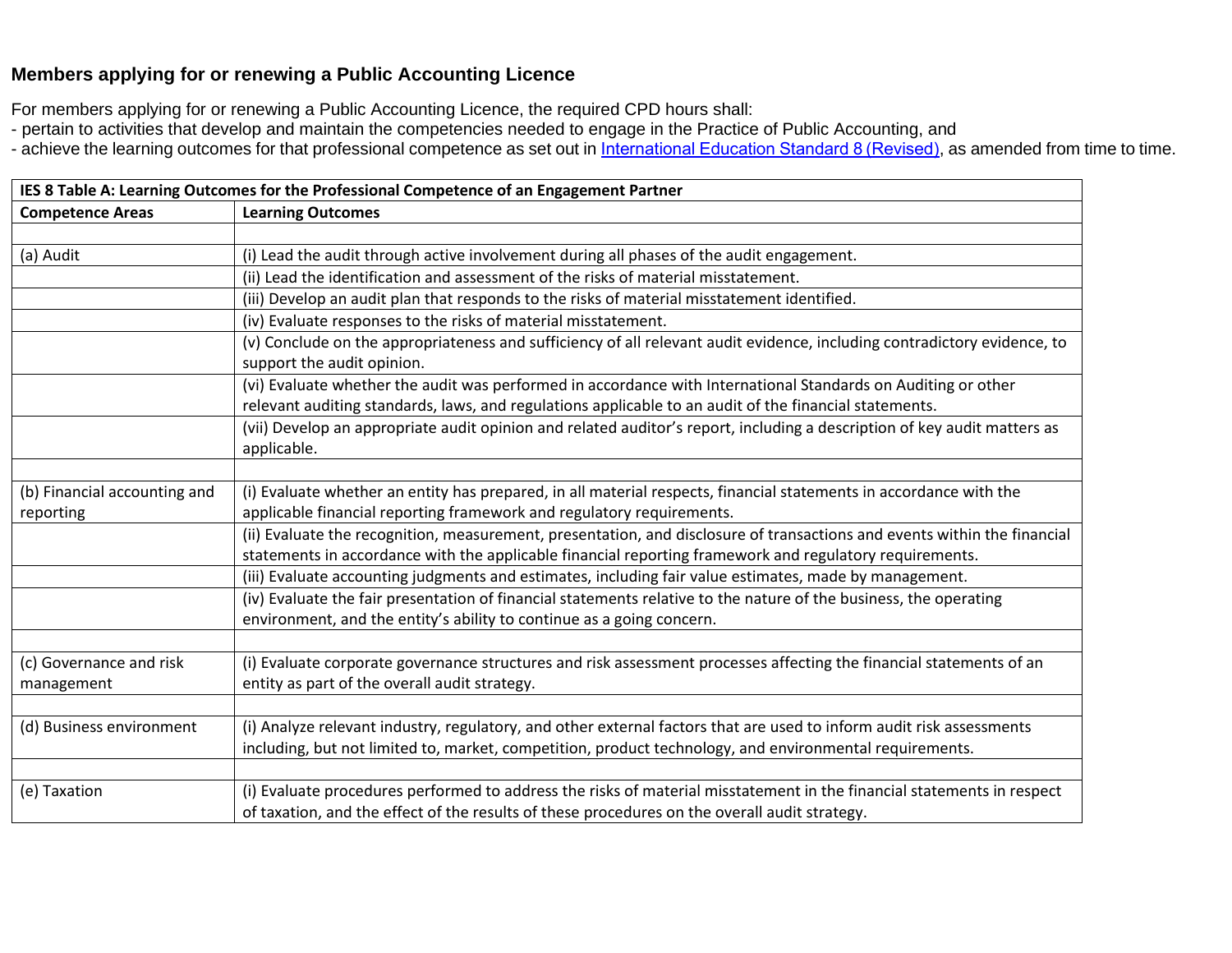| (f) Information and<br>communications<br>technologies     | (i) Evaluate the information and communications technologies (ICT) environment to identify controls that relate to the<br>financial statements to determine the impact on the overall audit strategy. |
|-----------------------------------------------------------|-------------------------------------------------------------------------------------------------------------------------------------------------------------------------------------------------------|
| (g) Business laws and<br>regulations                      | (i) Evaluate identified or suspected non-compliance with laws and regulations to determine the effect on the overall<br>audit strategy and audit opinion.                                             |
| (h) Finance and financial<br>management                   | (i) Evaluate the various sources of financing available to, and financial instruments used by, an entity to determine the<br>impact on the overall audit strategy.                                    |
|                                                           | (ii) Evaluate an entity's cash flow, budgets, and forecasts, as well as working capital requirements to determine the<br>impact on the overall audit strategy.                                        |
| (i) Interpersonal and<br>communication                    | (i) Communicate effectively and appropriately with the engagement team, management, and those charged with<br>governance of the entity.                                                               |
|                                                           | (ii) Evaluate the potential impact of cultural and language differences on the performance of the audit.                                                                                              |
|                                                           | (iii) Resolve audit issues through effective consultation when necessary.                                                                                                                             |
| (j) Personal                                              | (i) Promote lifelong learning.                                                                                                                                                                        |
|                                                           | (ii) Act as a role model to the engagement team.                                                                                                                                                      |
|                                                           | (iii) Act in a mentoring or coaching capacity to the engagement team.                                                                                                                                 |
|                                                           | (iv) Promote reflective activity.                                                                                                                                                                     |
| (k) Organizational                                        | (i) Evaluate whether the engagement team, including auditor's experts, collectively has the appropriate objectivity and<br>competence to perform the audit.                                           |
|                                                           | (ii) Manage audit engagements by providing leadership and project management of engagement teams.                                                                                                     |
| (I) Commitment to the public<br>interest                  | (i) Promote audit quality and compliance with professional standards and regulatory requirements with a focus on<br>protecting the public interest.                                                   |
| (m) Professional skepticism<br>and professional judgement | (i) Apply professional judgment in planning and performing an audit and reaching conclusions on which to base an<br>audit opinion.                                                                    |
|                                                           | (ii) Promote the importance of the application of professional skepticism during all phases of the audit engagement.                                                                                  |
|                                                           | (iii) Apply professional skepticism to critically assess audit evidence obtained during the course of an audit and reach<br>well-reasoned conclusions.                                                |
|                                                           | (iv) Evaluate the impact of individual and organizational bias on the ability to apply professional skepticism.                                                                                       |
|                                                           | (v) Apply professional judgment to evaluate management's assertions and representations.                                                                                                              |
|                                                           | (vi) Resolve audit issues using critical thinking to consider alternatives and analyze outcomes.                                                                                                      |